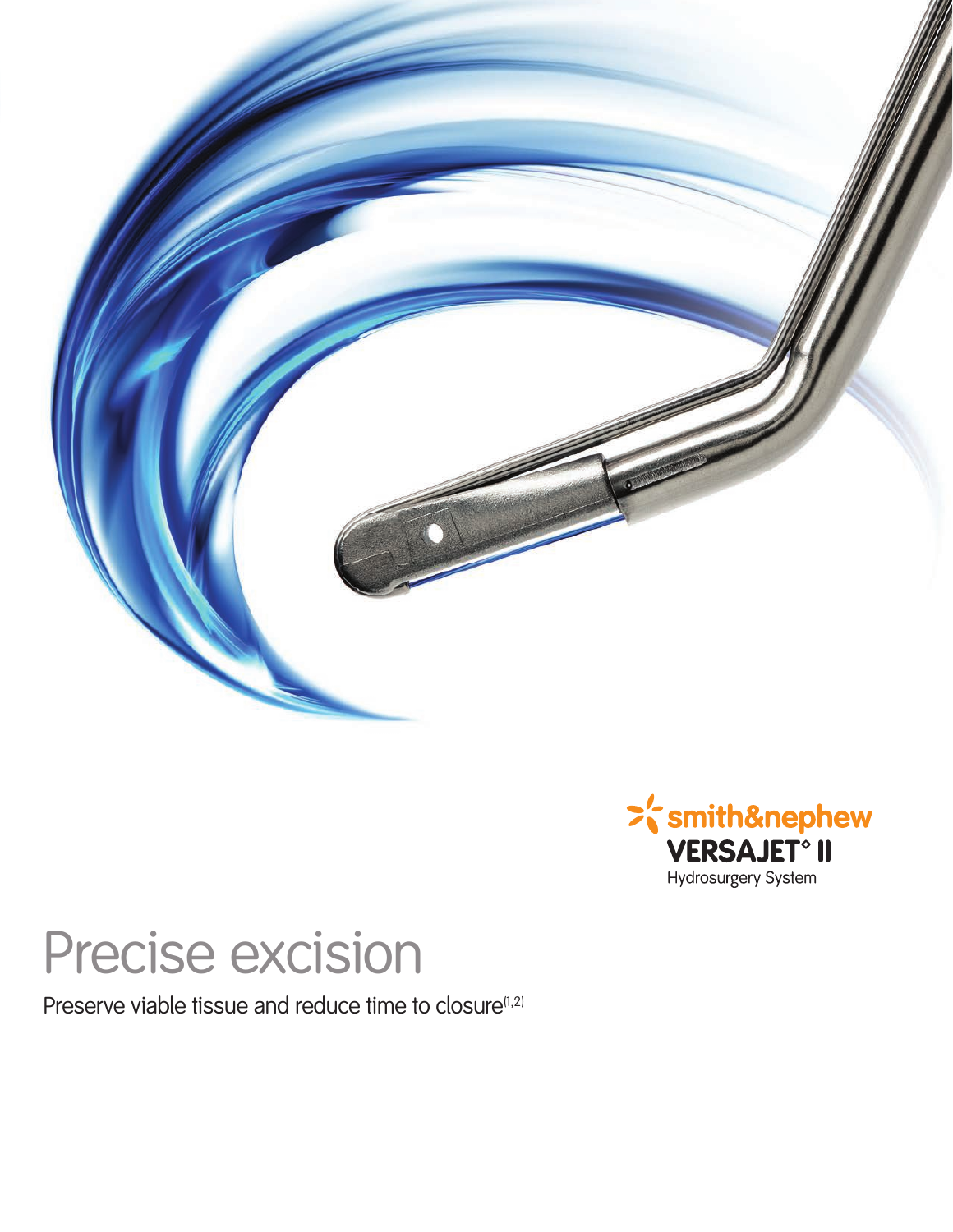# Precision to preserve

### Non-viable tissue Non-viable tissue Dermis More precise tissue removal Viable dermis **Unnecessary** tissue loss Conventional surgical excision VERSAJET<sup>®</sup> II excision Dermis

Adapted from Cubison TC, Pape SA, Jeffery SL. *Burns*. 2006;32:714-720.

#### **Achieving maximum tissue preservation**



**Tissue loss**

Centripetal debridement: Stage IV sacral decubitus ulcer before (1a) and after (1b) conventional surgical excision<sup>(6)</sup>

preserved

#### **Tissue preservation**

Centrifugal debridement: Chronic lower extremity ulcer before (2a) and after (2b) precise VERSAJET excision<sup>(6)</sup>

Adapted from Abernathie B, Granick MS.<br>J Wound Technol. 2009;5:10-11.

#### Precisely control the depth of debridement<sup>(7)</sup>

| Tangential excision (Goulian knife, 10 guard) | Excises at an average depth<br>of $750 \mu m^{(7)}$              |
|-----------------------------------------------|------------------------------------------------------------------|
| <b>VERSAJET system</b>                        | Enables precise excision at a minimum<br>depth of $50 \mu m^{7}$ |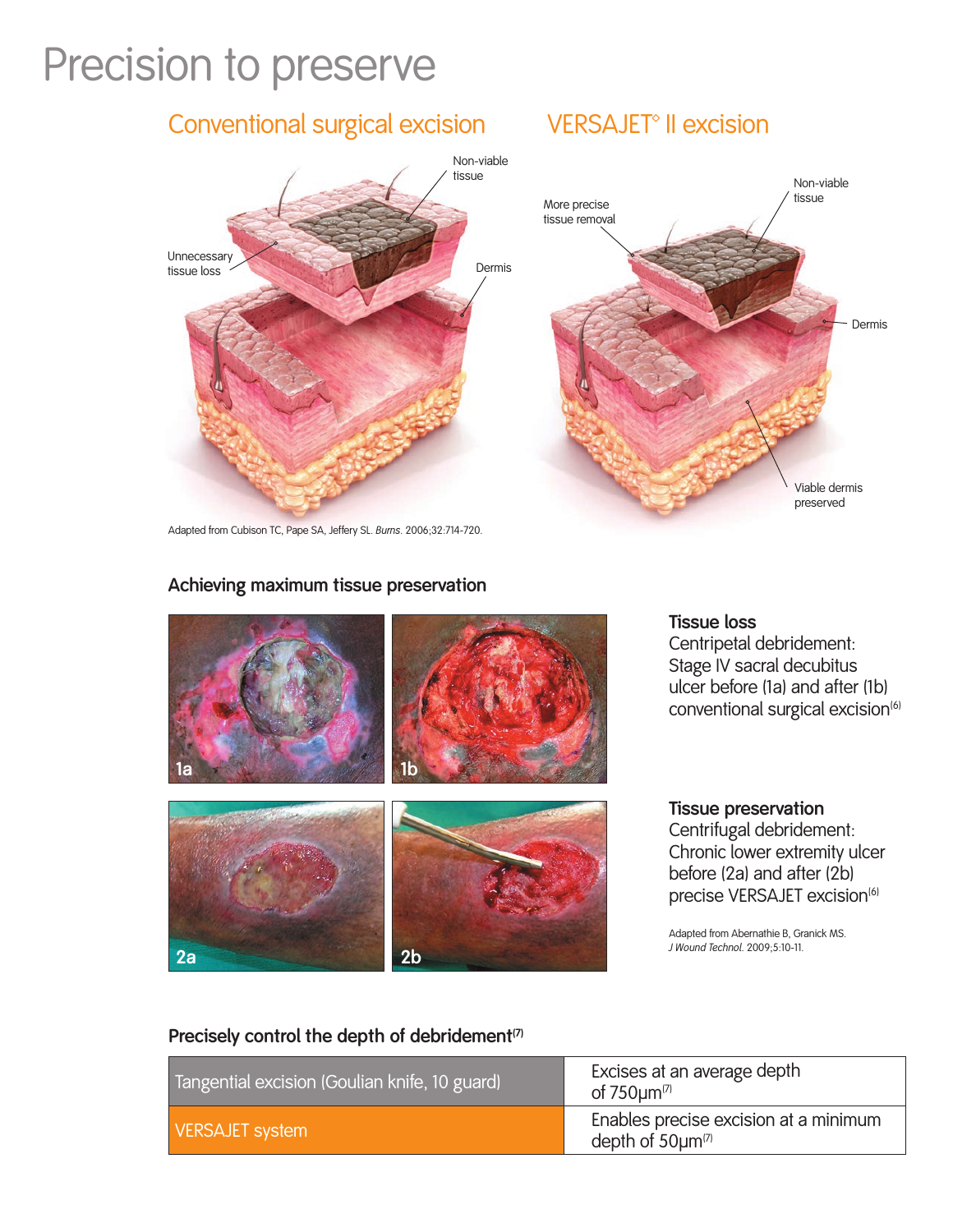# Precise excision

### Optimize surgical debridement with the VERSAJET<sup>®</sup> II Hydrosurgery System

The VERSAJET II Hydrosurgery System enhances preservation of viable tissue during surgical debridement and reduces time to closure, while streamlining excision through procedural efficiency that delivers consistent clinical and economic value.

The VERSAJET II system enables a surgeon to precisely select, excise and evacuate nonviable tissue, bacteria and contaminants from wounds, burns and soft tissue injuries using a tissue-preserving technique.<sup>(1,3)</sup>

Advanced hydrosurgery technology helps reduce time to closure, which may reduce overall treatment cost.<sup>(1,3,4)</sup>

# Precision and control

### Experience the cutting edge of advanced hydrosurgery

The VERSAJET II system uses a high-pressure stream of sterile saline to optimize surgical debridement.<sup>(1,3,5)</sup> As the handpiece moves tangentially across the wound, the device's razor-thin saline jet rapidly removes necrotic tissue, bacteria and debris — sparing the surrounding viable tissue. (1-5)

The VERSAJET II system quickly prepares a cleaner, more uniform wound bed, simultaneously addressing multiple barriers to healing.<sup>[2-4]</sup>

### **Tangential movement with a high-speed saline jet**



 $\overline{\mathbf{O}}$   $\overline{\mathbf{D}}$   $\mathbf{I}$  : (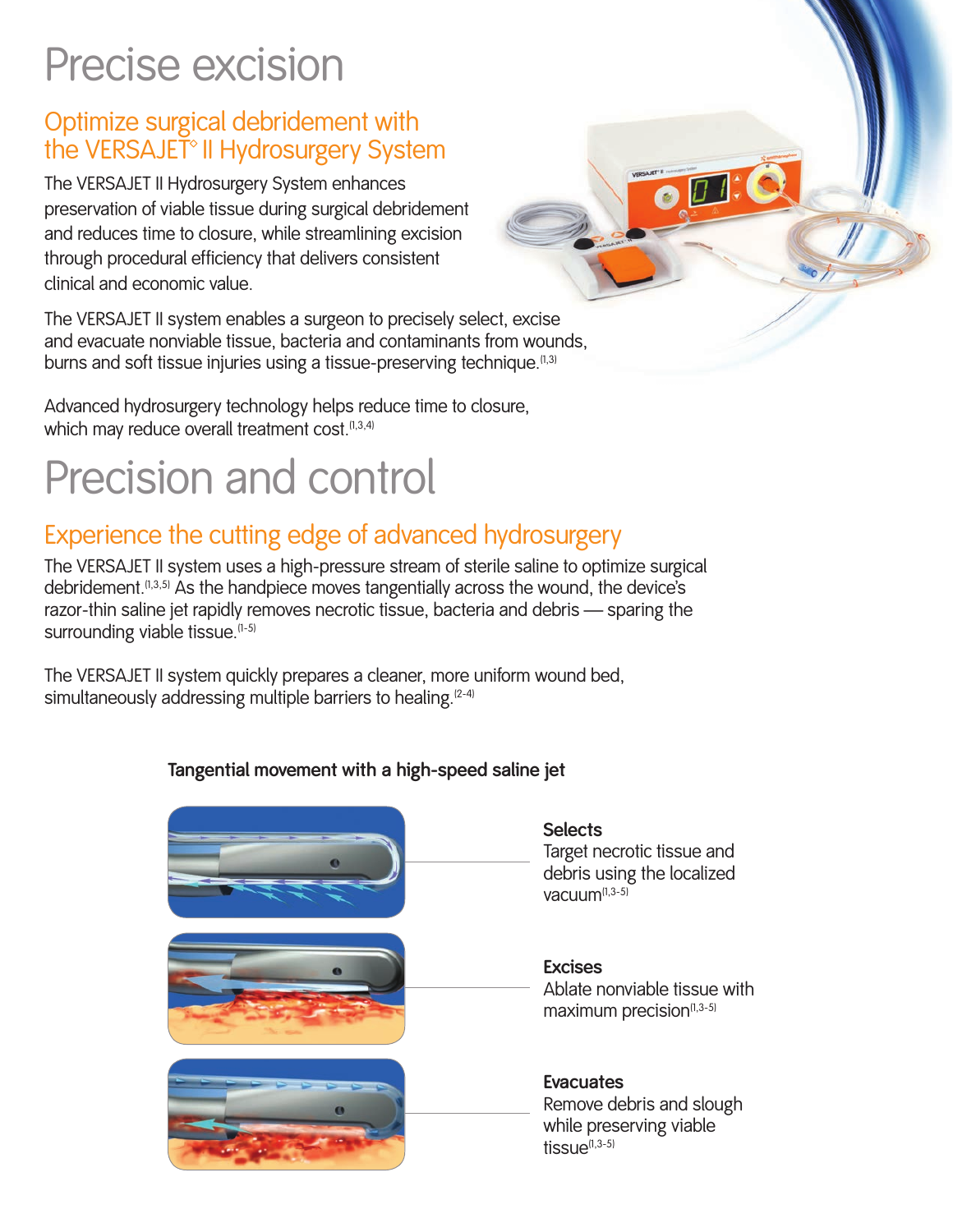# Precision and performance

### Clinical efficacy

Helps reduce time to wound closure<sup>(1,2)</sup>

**Reduced wound closure time by 33%(8)**

Creates a smooth wound bed for improved graft and synthetic dressing results<sup>(4)</sup> Reduces bacterial burden, removes soft tissue biofilm and other inhibitory elements<sup>[1-3]</sup> Removes unwanted tissue and contaminants, while preserving healthy tissue<sup>[1,3,5]</sup>

Accesses difficult-to-reach and contoured areas with ease and control<sup>(5)</sup>



**Reduced bacterial burden by log103(2)**



### **One operative procedure required**  in 76% of patients<sup>(2)</sup>

**76%** (N=142)

**19%** 2 procedures

**5%** 3 procedures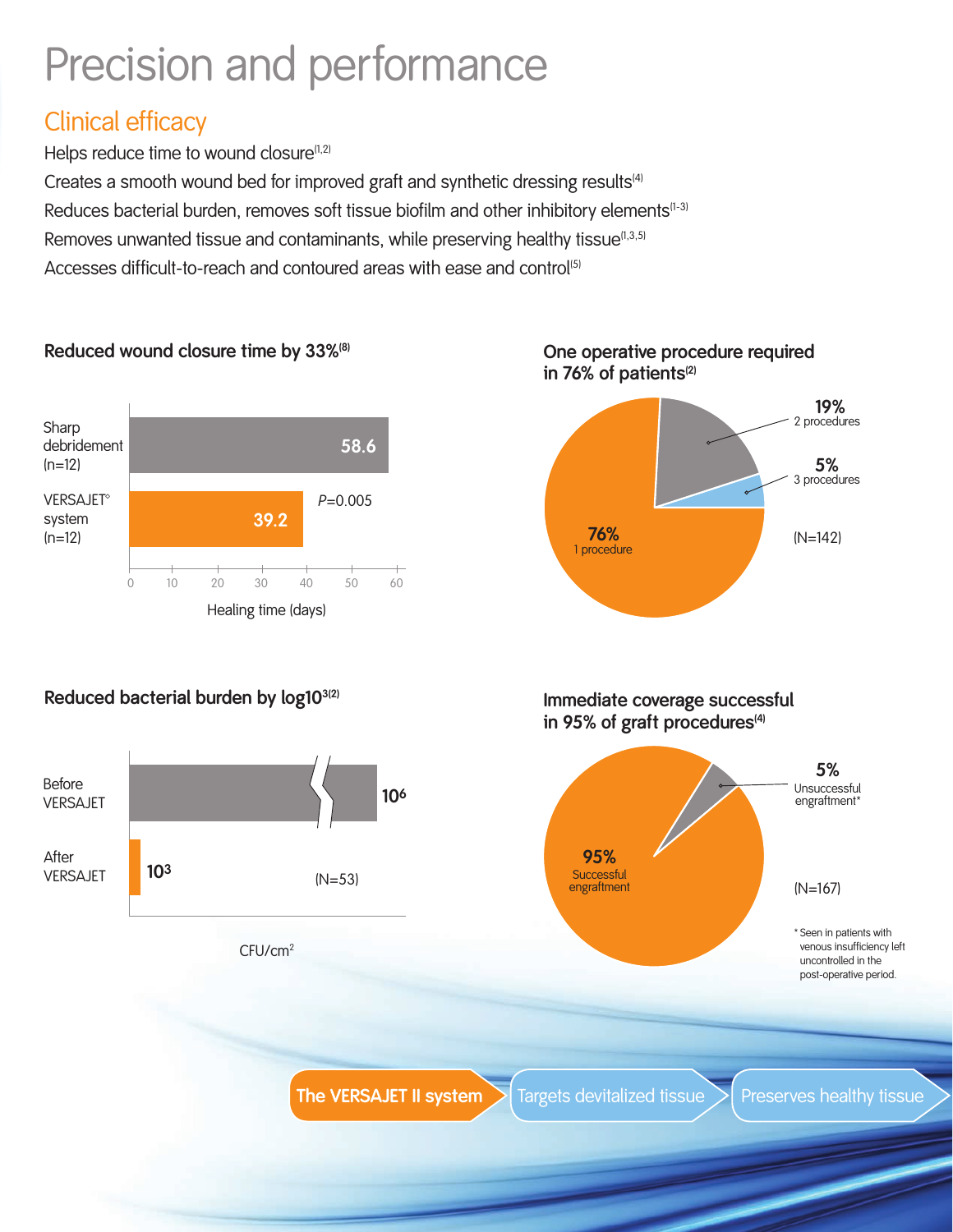# Precision and value

### Cost effectiveness

Requires fewer debridement procedures, which may improve profitability<sup>(1)</sup> Helps reduce time to closure, which may shorten hospital stay<sup>(1,2)</sup> Removes bacteria to help reduce the risk of infection<sup> $(1,3)$ </sup> Minimizes procedure time, thereby increasing blockable OR time<sup>(1,3,9)</sup> Uses fewer instruments/supplies, potentially reducing cost per procedure<sup>(9)</sup>

#### **Savings of \$2200 per patient**  as a result of fewer procedures<sup>(1)</sup>



Number of procedures

### **Reduced debridement time**  by 39% per patient<sup>(9)</sup>



### **Reduced hospital length of stay by approximately 3 days(2)**



" In a system, that relies on prospective payment based on diagnosis, any reduction in the number of surgical procedures directly impacts hospital profit margins.  $\bullet$   $\bullet$   $\bullet$ 

Days

Reduces closure time  $\longrightarrow$  Lowers treatment cost  $\longrightarrow$  **Improves outcomes**